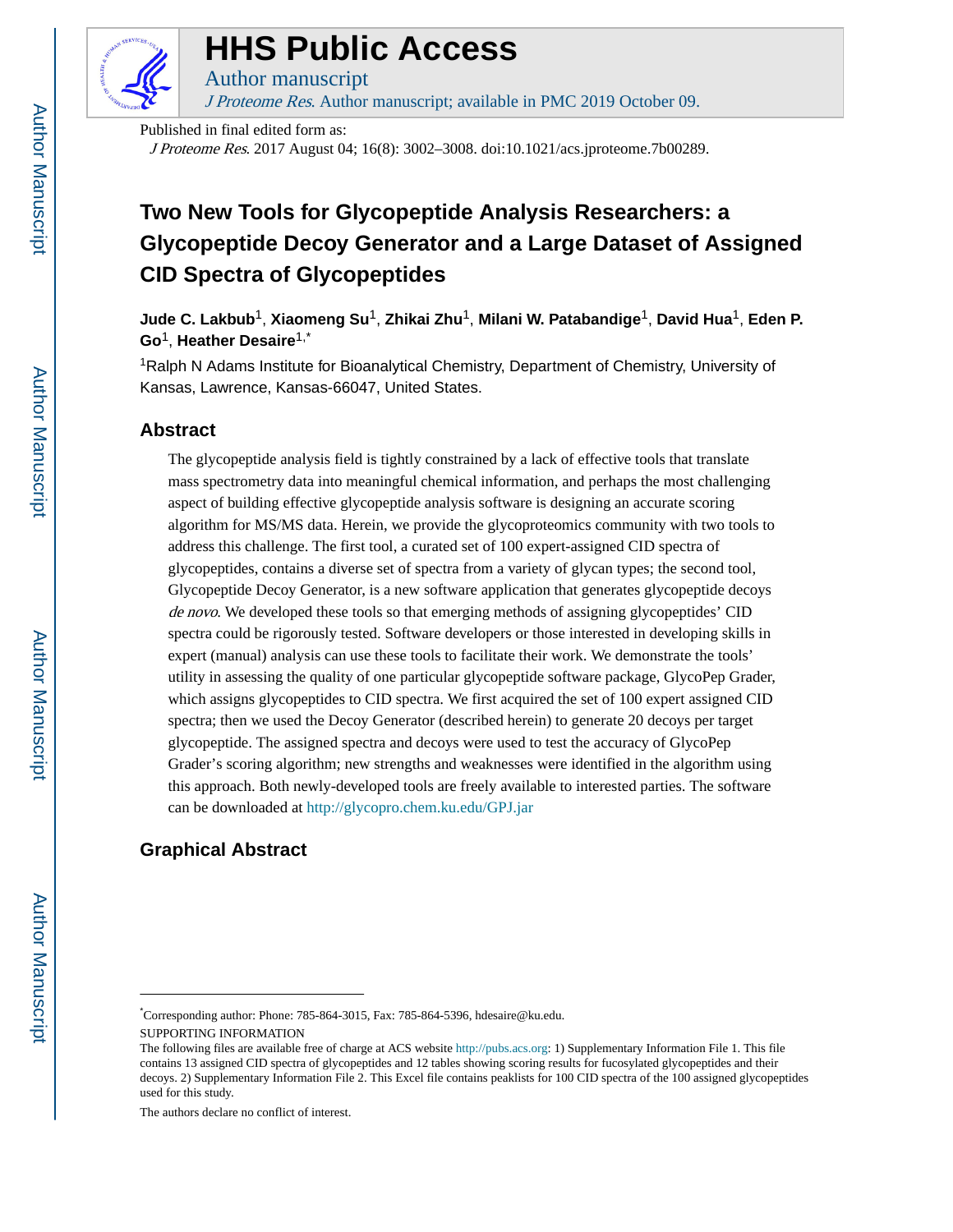

#### **Keywords**

Glycopeptide; Decoys; False Discovery Rate; Collision Induced Dissociation; Liquid Chromatography-Mass Spectrometry

#### **INTRODUCTION**

Glycosylation is a common but complex post-translational modification that occurs on proteins during their biosynthesis, and it is known to regulate several biological processes such as cell signaling,<sup>1,2</sup> protein folding,<sup>3,4</sup> transportation,<sup>3,5</sup> and degradation.<sup>5</sup> Changes in the glycosylation profiles of endogenous glycoproteins can serve as biomarkers for diseases diagnosis and progression.<sup>6,7</sup> In addition, glycosylation can impact the biological activity,<sup>8,9</sup> immunogenicity,  $9,10$  and stability  $11$  of glycoprotein-based drugs. Hence, extensive characterization of glycosylation on glycoproteins is vital in understanding important biological events and diseases, as well as the pharmacodynamics and pharmacokinetics of glycoprotein-based drugs.

Mass spectrometry (MS) has become an invaluable analytical tool for glycosylation characterization due to its high sensitivity, high resolution, and complementary fragmentation techniques.<sup>12</sup> Two main methods for mass spectrometric glycosylation analysis of glycoproteins are the glycan-based approach<sup>13,14</sup> and the glycopeptide-based approach.15,16 While the former approach gives information about the total glycan pool on a glycoprotein, the latter approach provides glycosylation site-specific information. Because glycopeptide analysis is the method of choice for glycosylation profiling of proteins containing more than one glycosylation site, we focus on it herein. Although advances in mass spectrometry instrumentation, sample preparation,  $17,18$  and data acquisition methods<sup>19,20</sup> have contributed to advances in glycopeptide analyses, interpretation of the resulting mass spectrometry data from tandem MS experiments remains an additional ongoing field of development.

An area of increasing interest in glycopeptide analysis is, therefore, the development of bioinformatics tools for rapid and automated assignment of glycopeptides to MS/MS data. Glycopeptides are typically analyzed by tandem mass spectrometry using fragmentation methods such as collision induced dissociation (CID), electron transfer dissociation (ETD), and higher energy collision dissociation (HCD). Manual analysis of glycopeptide data generated by these fragmentation methods provides the most confident glycopeptide assignments, but it is extremely time-consuming and requires extensive experience in data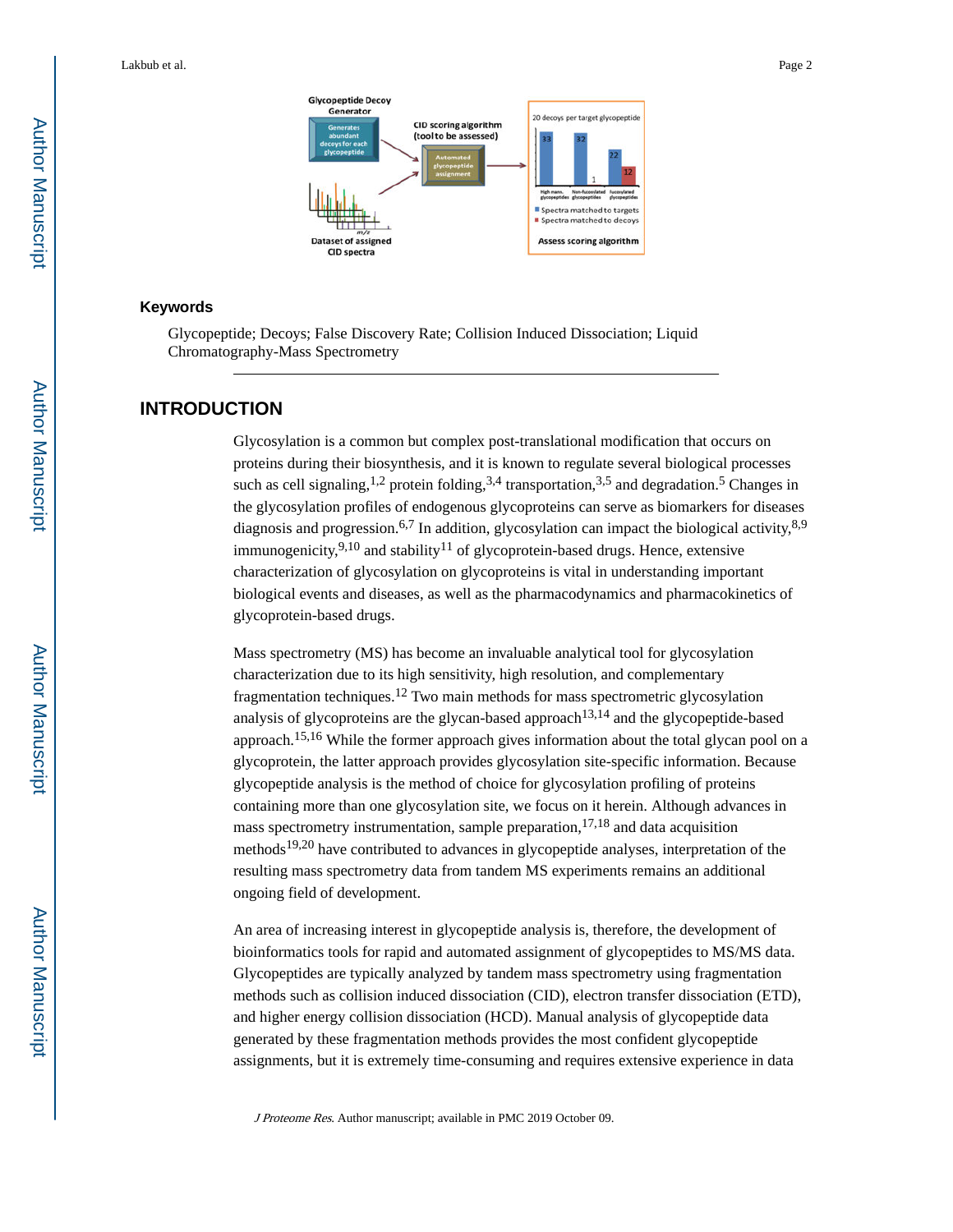analysis. Hence, several bioinformatics tools have been developed for the interpretation of glycopeptide MS/MS data. Examples include GlycoPep Grader,<sup>21</sup> GlycoPeptideSearch,<sup>22</sup> and MAGIC<sup>23</sup> that assign glycopeptides to CID spectra; GPQuest<sup>24</sup> and pGlyco<sup>25</sup> for assignment of glycopeptides to HCD spectra; and GlycoPep Detector $^{26}$  and GlycoPep Evaluator<sup>27</sup> for assignment of glycopeptides to ETD spectra. Other tools such as GlycoFragwork<sup>28</sup> and GlycoMaster  $DB^{29}$  assign glycopeptide spectra based on a combination of two or more fragmentation techniques. A number of reviews that describe these tools, and others, in detail have been reported.<sup>30–32</sup> In general, bioinformatics tools match glycopeptides to MS/MS data by scoring potential glycopeptide candidates against a particular MS/MS spectrum, and the candidate with the highest score is assigned to the spectrum.<sup>21,26,27</sup> However, automated glycopeptide assignments can be problematic, as the best match for a spectrum can sometimes be an incorrect match. Therefore, it is vital for researchers to assess the accuracy of algorithms that assign glycopeptides to MS/MS data in order to ensure confidence of the results; this rigorous testing also affords developers valuable information that can be used to improve the algorithms.

Herein, we release two new bioinformatics tools to the community; they support glycopeptide analysis software developers and those assigning CID spectra of glycopeptides, either manually, or by an automated tool. The first product, Glycopeptide Decoy Generator (GDG), rapidly generates abundant decoy glycopeptides de novo, and enables determination of the accuracy of tools that assign glycopeptides to CID data. Large numbers of decoys can be easily generated for glycopeptides using our tool. GDG generates abundant decoys for any target glycopeptide, and all the decoys have biologically relevant glycan components. The second product we provide herein is a dataset of 100 expert-assigned CID spectra of a diverse set of glycosylated peptides. The dataset contains all major N-glycosylation types, including sialylated and fucosylated glycoforms. We demonstrate the tools' utility in assessing Glycopep Grader's scoring algorithm; this tool assigns glycopeptides to CID spectra. Both newly-developed tools described herein are freely available to interested parties.

## **EXPERIMENTAL SECTION**

#### **Materials and Reagents**

Avidin, IgG1, bovine ribonuclease B (RNAse B), bovine fetuin, human apo-transferrin, Tris(hydroxylmethyl)aminomethane (Trizma) base, urea, dithiotreitol (DTT), iodoacetamide (IAM), and formic acid were purchased from Sigma-Aldrich (St. Louis, MO). IgG2 and IgG3 were from Fitzgerald (Acton, MA), and sequencing grade trypsin was from Promega (Madison, WI). HIV-1 envelope glycoprotein samples, C.97ZA012 gp140 and A244-V1V2, were from the Duke Human Vaccine Institute (Durham, NC). Ultrapure water was obtained via a Direct-Q water purification system (MilliporeSigma, Darmstadt, Germany).

#### **Sample Preparation**

For the HIV-1 Env proteins, the samples were prepared as reported in Reference 36. Briefly, about 100 μg of each of the proteins were dissolved in 100 mM Tris buffer (pH 8.0), and urea was added to a final concentration of 6 M to denature the proteins. Subsequently, DTT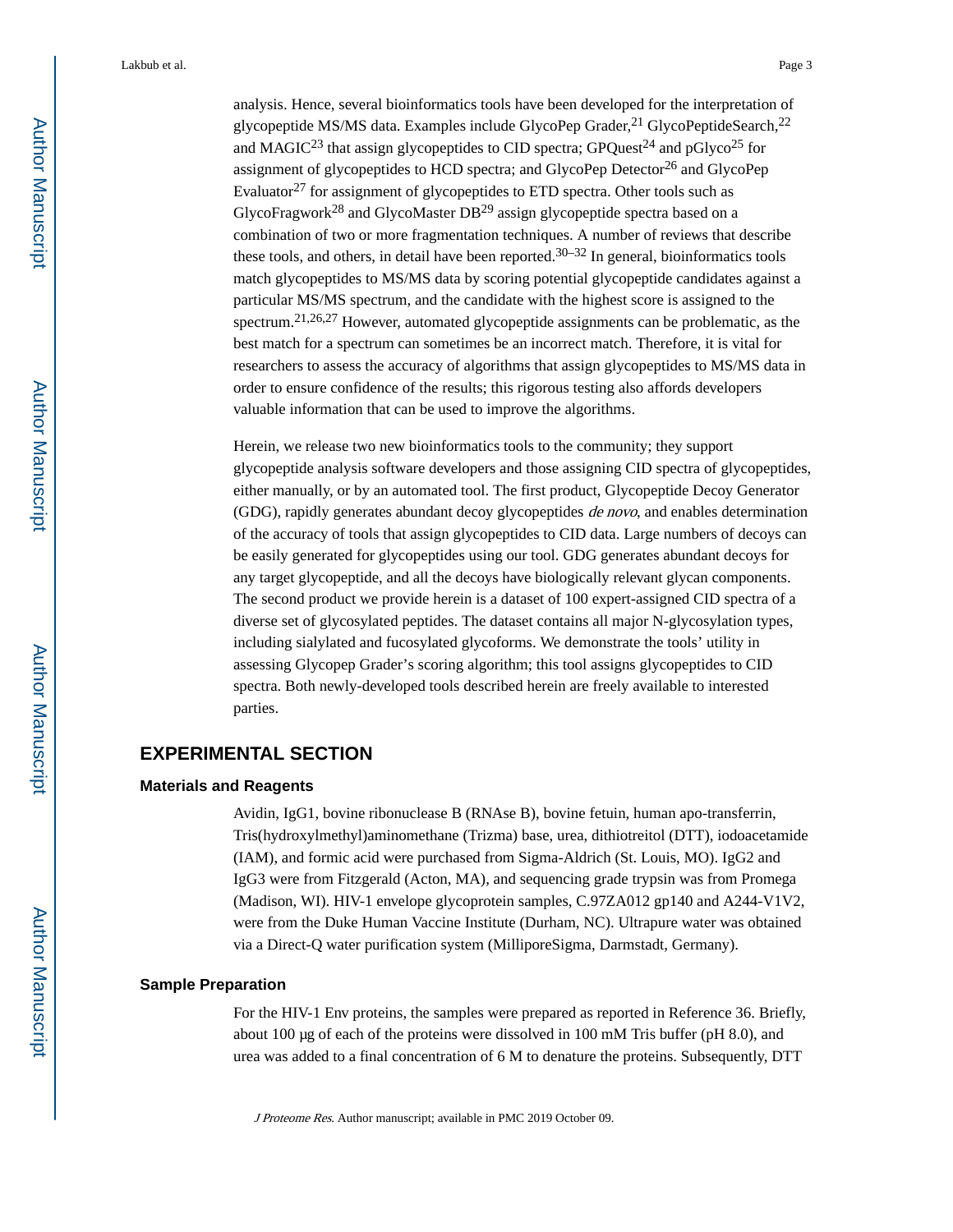was added to reduce the disulfide bonds, and the reaction was allowed to proceed for 1 h at room temperature. After disulfide bond reduction, IAM was added to a final concentration of 10 mM and incubated for 1 h in the dark to cap free cysteine residues; followed by addition of excess DTT to react with excess IAM. The excess salt (urea and DTT) were either diluted to less than 1M (for gp140) or removed by centrifugal filtration of the samples using 10 kDa molecular weight cut-off filters (for A244-V1V2), and the samples were reconstituted in Tris buffer (pH 8.0) to a final concentration of 2  $\mu$ g/ $\mu$ L. Finally, trypsin was added at an enzymeto-protein ratio of 1:30 (w/w) and incubated for 18 h at 37  $\mathrm{^{\circ}C}$ , followed by a second trypsin addition at an enzyme-to-protein ratio of 1:30 (w/w) under the same conditions.

For all other glycoproteins, the sample preparation was the same as described above, but with a slight modification during the digestion step. Trypsin digestion was done at 1:30 (w/w) enzyme-to-protein ratio for 18 h at 37  $\mathrm{^{\circ}C}$ , followed by a second trypsin addition at an enzyme-to-protein ratio of 1:100 (w/w) for additional 3 h. After digestion, all samples were quenched by addition of 1 μL formic acid for every 100 μL of sample. The samples were analyzed immediately after digestion and/or aliquoted and stored at −20 C until analysis.

### **LC Separation and MS Data Acquisition**

LC-MS analysis was conducted on a Waters Acquity Ultra Performance Liquid Chromatography instrument (Waters Acquity, Milford, MA) coupled to either a LTQ Velos Linear Ion Trap or a LTQ Orbitrap Velos Pro hybrid Mass Spectrometer (Thermo Scientific, San Jose, CA). For avidin and the HIV-1 Env protein, C.97ZA012 gp140, data was acquired on the LTQ Velos Linear Ion Trap, and the column dimensions, gradient, and CID data acquisition settings are the same as those reported in Reference 27. For the remaining proteins, data was acquired on the LTQ Orbitrap Velos Pro. The Mobile Phase A was 99.9% LC/MS-grade water containing 0.1% formic acid and Mobile Phase B was 99.9% acetonitrile with 0.1% formic acid. A C18 Aquasil Gold column ( $100 \times 1$  mm i.d, 175 Å, Thermos Scientific, San Jose, CA) was used for reversed phase separation. Sample solutions of 5 μL were injected onto the column and separated at a flow rate of 50 μL/min as follows: The mobile phase B was initially maintained at 2% for 5 min followed by an increase to 35% in 60 min, and then ramped to 60% in 15 min. Mobile phase B was held at 95% for 10 min prior to re-equilibration of the column at 2% B for 10 min.

For both the LTQ Velos and the Orbitrap Velos Pro mass spectrometers, data-dependent acquisition was performed in the positive ion mode, and the acquisition parameters were optimized for each protein. The ESI source spray voltage was maintained at 3.0 kV and the capillary temperature was 200 °C for HIV-1 C.97ZA012 gp140, 260 °C for RNAse B, 275 °C for IgG2, and 250 °C for all other proteins. In all experiments, a survey MS scan was obtained from m/z 400 or 500 to 2000 prior to CID fragmentation in the linear ion trap. For MS scans obtained in the Orbitrap mass analyzer, the resolution was set at 30,000 (at  $m/z$ 400). CID spectra were obtained by selecting the top 5 ions (top 8 for RNAse B) for CID fragmentation in the linear ion trap. The CID normalization collision energy was 35% (30% for HIV-1 C.97ZA012 gp140) with an activation time of 10 ms and a 3 Da isolation window.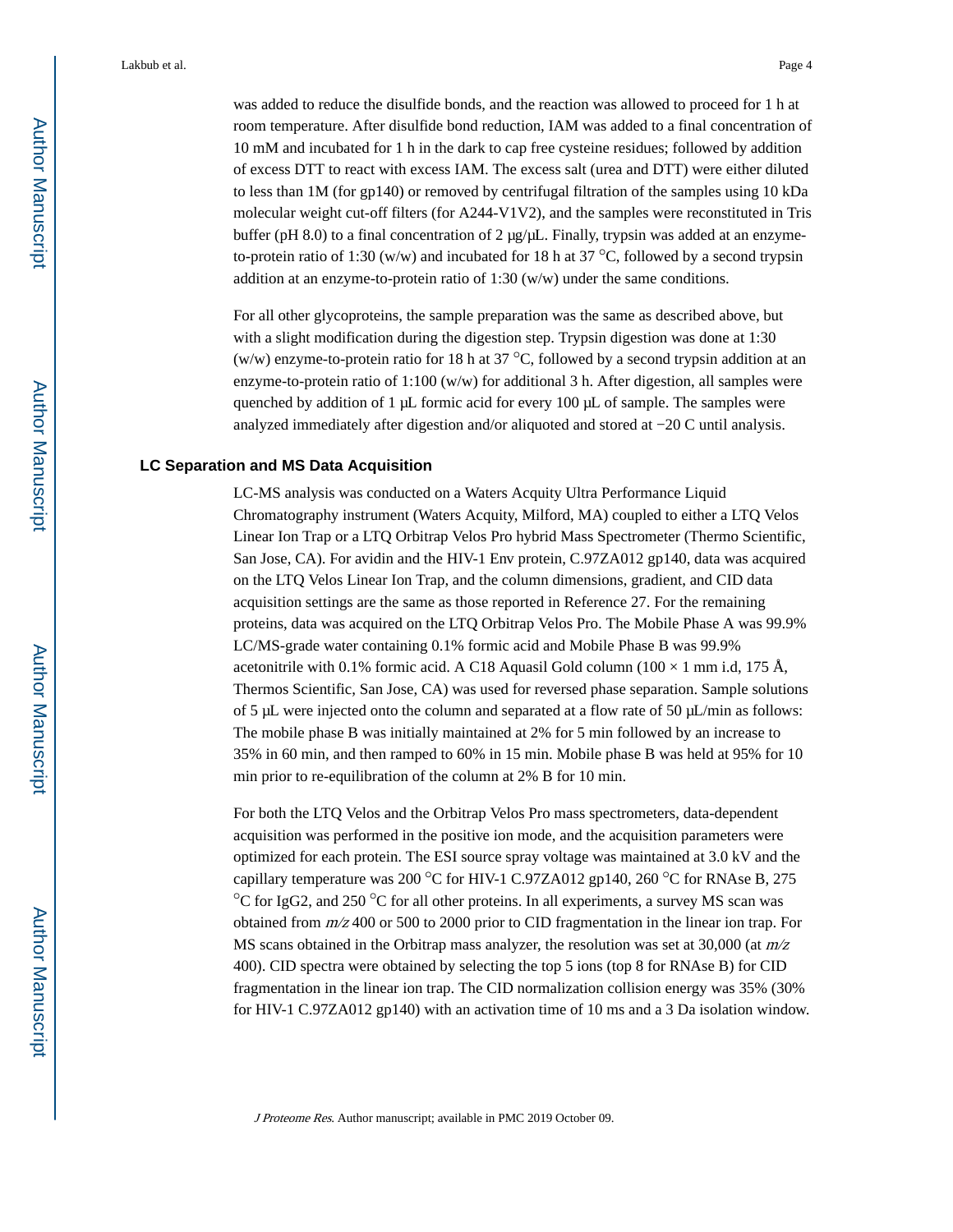#### **Glycopeptide Spectral Library**

A library of glycopeptides' CID spectra was generated using the following proteins: IgG1, IgG2, IgG3, bovine fetuin, RNAse B, avidin, transferrin, and two HIV-1 Env proteins (C. 97ZA012 gp140 and A244-V1V2). These glycoproteins, with the exception of A244-V1V2, have been well-characterized and reported in literature.<sup>33–37</sup> For the glycopeptides that have been reported in literature, the dataset of manually characterized CID spectra was generated as follows: For each glycoprotein, a list of previously assigned glycopeptide compositions was compiled, and the theoretical monoisotopic  $m/z$  values at different charge states were computed and searched for in the MS data file of the glycopeptide digest of the protein. When a match was found, we determined if the peak was selected for CID fragmentation. If a corresponding CID spectrum was found within 1 minute of the retention time of the peak in the full-MS scan, and if characteristic glycan oxonium ions (e.g ions at  $m/z$  366, 528, and 690) were identified, the spectrum was manually assigned based on knowledge of glycopeptide fragmentation under CID conditions. For A244-V1V2, which has not been reported in the literature, the glycopeptides were assigned using a previously described workflow for characterizing glycosylation on complex glycoproteins.<sup>36,38</sup> Briefly, compositional analysis of glycopeptides was carried out by first doing an in silico digestion of the protein to find peptides with the N-X-S/T glycosylation site motif; then CID spectra were identified that contained an abundant ion consistent with the  $Y_1$  ions<sup>39,40</sup> (ions which are typically used to identify the peptide portions of glycopeptide compositions) that would be generated from these glycopeptides. Once candidate CID spectra were identified in this way, plausible glycopeptide compositions were obtained using high-resolution MS data and GlycoPep DB.<sup>41</sup> Potential glycopeptide candidates with experimental monoisotopic  $m/z$ values within 10 ppm from the theoretical  $m/z$  of the glycopeptide reported by GlycoPep DB were confirmed manually by annotating the glycosidic cleavages observed in the CID data. Overall, for all the proteins, each confirmed glycopeptide assignment in the dataset met the following criteria: (1) the experimental monoisotopic mass of the precursor ion closely matched the theoretical monoisotopic mass of the assigned glycopeptide (within 10 ppm for Orbitrap data and 30 ppm for LTQ Velos data); (2) the CID spectrum contained an intense  $Y_1$  ion of the glycopeptide; (3) the CID spectrum contained all or some of the following characteristic oxonium ion peaks:  $m/z$  366, 528, 690, and 657 (for sialylated glycopeptides); and (4) glycosidic cleavages consistent with neutral losses of the monosaccharides present in the glycopeptide were observed. The Supplemental Data includes 13 example annotated spectra. Furthermore, the peaklists for all one hundred CID spectra are supplied in the Supplemental Data, along with their assigned glycopeptide compositions. These spectral data can be used by other software developers who wish to test CID algorithms against expert-verified, pre-assigned data.

## **RESULTS AND DISCUSSION**

#### **Tool 1: The Glycopeptide Decoy Generator**

Glycopeptide Decoy Generator (GDG) is a free tool designed to generate abundant glycopeptide decoys for accurate assessment of glycopeptide scoring algorithms that match CID spectra to glycopeptide compositions. Figure 1A shows the graphical user interface of the decoy generator. GDG contains two main menus, the "Input Data" menu and the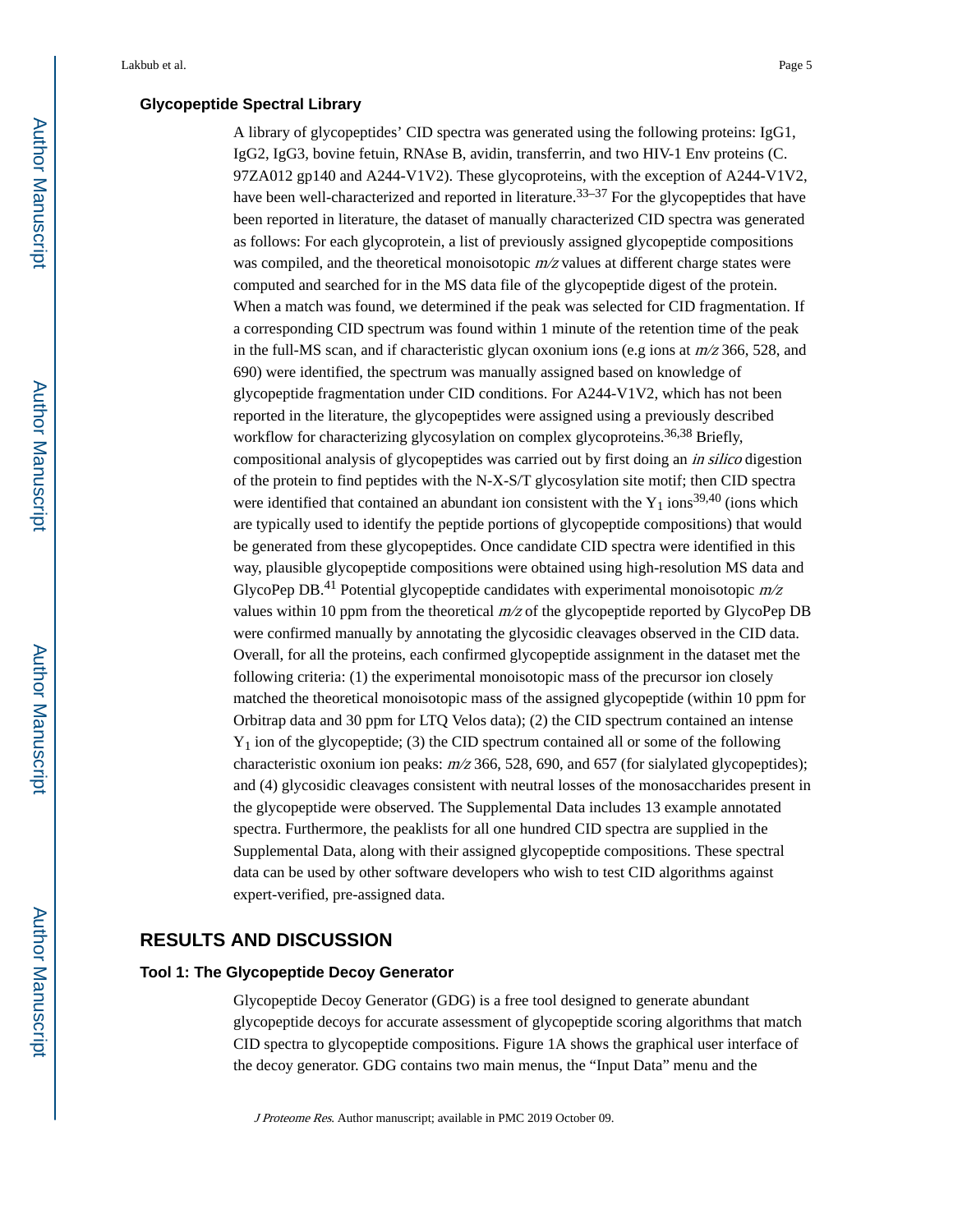"Result" menu. To generate decoys, the user enters the monoisotopic  $m/z$  value and charge state of the target glycopeptide composition (target), the number of decoys to generate, as well as the desired mass tolerance (in ppm) of the decoys from the target. In addition, the peptide and glycan portions of the target glycopeptide are entered in two adjacent windows with each peptide portion aligned with its glycan portion. The decoys generated by GDG can be divided into three categories based on their glycan compositions, and the user may enter the number of decoys required for each category ("Num from Each Category"). The three decoy categories are: (I) decoys containing [HexNAc]2[Hex]1-n[Fuc]0–2, where n is any integer greater than 1; (II) decoys containing [NeuNAc], and (III) decoy glycopeptides not belonging to categories (I) or (II). If the sum of the numbers entered for each decoy category is lower than the total number of decoys entered by the user, the software randomly adds decoys from all three categories to make up the total number of decoys required. Finally, if the peptide portion contains a cysteine (Cys) residue, the user must specify whether or not the cysteine residue is modified. The current version of GDG has options for cysteine modification using iodoacetamide, iodoacetic acid, and vinyl pyridine, which are the commonly used Cys alkylating agents. For any other modification, including cysteine modification with other alkylating agents like N-ethylmaleimide, the mass of the modification can be entered in brackets after the amino acid residue that is modified. For example, if the peptide DETMFNASQR has Met oxidation, it would be entered as DETM(+15.99)FNASQR. The "Input tips" field at the bottom of the software provides guides with regards to the aforementioned parameters that have to be entered in the "input data" menu. In this study, decoys were generated at a target-to-decoy ratio of 1:20, the "mass/charge tolerance" was set at 20 ppm, the number of decoys from each category was 3, and iodoacetamide was selected for Cys modification of all Cys-containing target glycopeptides.

Once all the "Input Data" parameters have been entered, and the user clicks the "Generate Decoy Glycopeptides" button, the software generates the decoys. The decoy list is displayed in the "Result" page of the software, and an example output file is shown in Figure 1B. The figure shows 20 glycopeptide decoys generated for the target glycopeptide and input parameters displayed in Figure 1A. The decoys have varying glycan compositions, and their monoisotopic  $m/z$ 's are close (within 20 ppm) to that of the target glycopeptide.

#### **How GDG Generates Glycopeptide Decoys**

Figure 2 shows a schematic representation of the approach used by GDG to generate decoys. To create a decoy for any target glycopeptide, GDG uses two main steps. First, a glycan is randomly selected from a library of over 300 biologically relevant N-linked glycans, and secondly, a peptide mass is generated. To choose a glycan for the decoy, the software queries a library of glycans that has been parsed into three categories (described in the preceding section), so that decoys of diverse glycan compositions could be easily generated. After a random glycan is selected, the algorithm determines if the selected glycan had been previously picked to generate a decoy for the same target. If so, the software discards the glycan and selects a new glycan. After selecting a non-redundant glycan from the library, the second step of decoy generation is to identify an appropriate peptide mass. The mass that represents the peptide portion of the decoy is computed such that the  $m/z$  of the entire decoy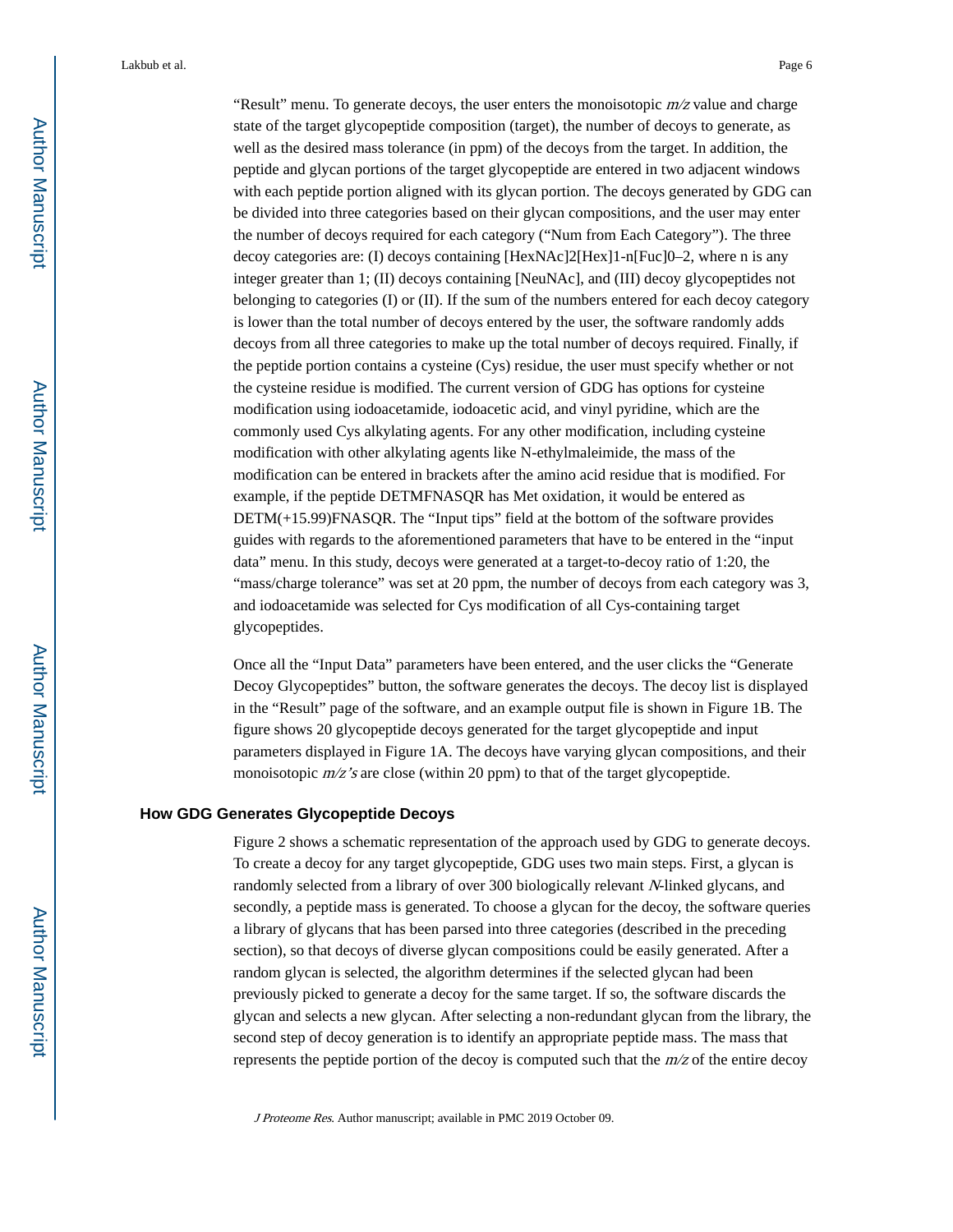(peptide + glycan portions) is within the user-specified mass tolerance from the  $m/z$  of the precursor ion. The randomly selected glycan plus its arbitrary "peptide" mass represents the decoy. One final restriction is placed on the decoy: The mass appended to the glycan must not be smaller than the sum of the monoisotopic masses of asparagine and lysine amino acid residues. Once a decoy is generated, it is added to a restriction list to avoid duplication, and more decoys are subsequently generated until the user-specified number of decoys has been created. GDG can generate up to 45 decoys per target. The decoys are generated irrespective of the glycan type on the target or the enzyme used for digestion of the glycoprotein.

#### **Tool 2: The Glycopeptide spectral library.**

We collected a significant dataset of 100 CID spectra of known glycopeptide compositions; these spectra can be used for testing any glycopeptide scoring algorithm that accepts CID spectra. Figure 3 shows one example CID spectrum in the dataset. This CID spectrum is from IgG1 monoclonal antibody, and the data was assigned to the glycopeptide composition EEQYNSTYR+[Hex]3[HexNAc]5[Fuc]1. This glycopeptide had been previously assigned as being present in this particular protein.33 Along with all spectra in the dataset, the monoisotopic  $m/z$  of this glycopeptide matches the theoretical mass quite closely. The doubly charged precursor ion,  $m/z$  1419.0697, is within 2 ppm from the theoretical value,  $m/z$  1419.0663. In addition to matching the high-resolution mass, inspection of the CID data indicates that oxonium ions at  $m/z$  528.2 and 690.1 are present, further confirming that the precursor ion is indeed a glycopeptide. By also identifying the  $Y_1$  ion, and confirming neutral loses of monosaccharide residues from the potential glycopeptide, the spectrum was assigned as EEQYNSTYR+[Hex]3[HexNAc]5[Fuc]1. In a similar manner, the 100 CID spectra in the MS/MS dataset were unambiguously assigned to their known glycopeptide compositions. The dataset consists of spectra from 33 high-mannose glycopeptides, 34 fucosylated glycopeptides and 33 non-fucosylated complex/hybrid glycopeptides. The glycopeptide compositions assigned to these spectra are henceforth referred to as target glycopeptides (or targets). The peaklists for all CID spectra, and their assigned glycopeptide compositions, are available in the Supplemental Data. In addition, 13 of the spectra are annotated. See Supplemental Figures S1 to S13.

## **Application of these tools for evaluating the accuracy of CID scoring algorithms for glycopeptides**

The dataset of 100 CID spectra and known targets was used in conjunction with the Decoy Generator to demonstrate how these tools are helpful in testing and refining glycopeptide analysis software. Specifically, the scoring algorithm of GlycoPep Grader<sup>21</sup> was evaluated herein. GlycoPep Grader uses monosaccharide neutral loses from glycopeptide compositions to score target and decoy glycopeptides against a CID spectrum, and the candidate with the highest score is assigned to the spectrum in question.<sup>21</sup> For each of the 100 target glycopeptide compositions, and the 100 assigned spectra, 20 decoys were generated using the Decoy Generator, and GlycoPep Grader was used to score each target and its 20 decoys against the known CID spectrum of the target. The scores were interrogated to determine whether GlycoPep Grader consistently matched the CID spectra to their correct glycopeptide compositions or to decoy glycopeptides. A summary of the results is shown in Figure 4A. As shown, all the 33 spectra originating from high-mannose glycopeptides were matched to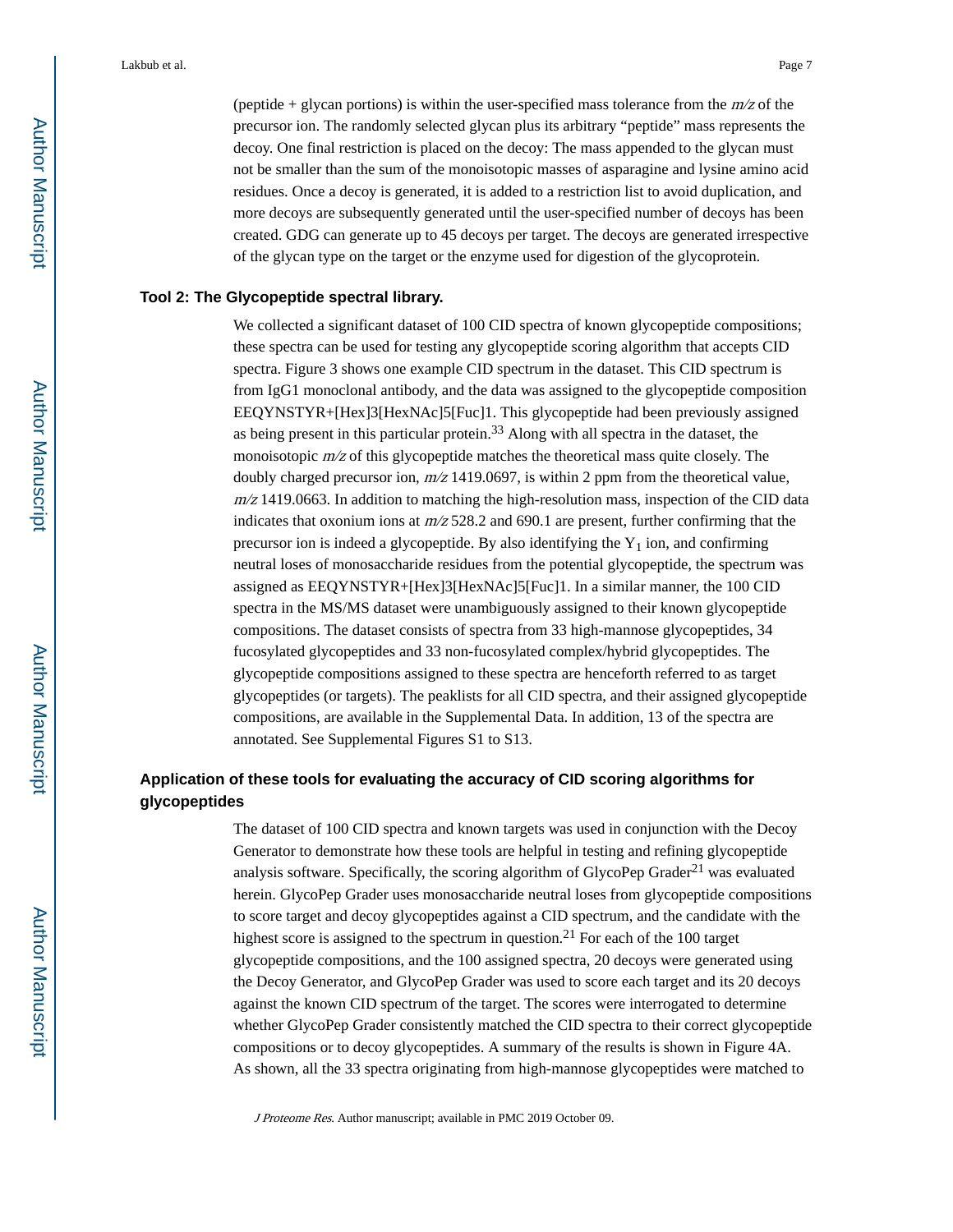their correct targets; one out of the 33 spectra (3%) from non-fucosylated glycopeptides was matched to a decoy glycopeptide (32 spectra matched the correct targets), while 12 out of the 34 spectra (35%) from fucosylated glycopeptides were matched to decoys (22 spectra matched to the correct targets). The results clearly indicate that GlycoPep Grader accurately scores spectra of high-mannose and non-fucosylated complex/hybrid glycopeptide compositions, but it has some weaknesses in scoring spectra of fucosylated glycopeptides. Hence, GlycoPep Grader's scoring algorithm can be modified to improve its accuracy in scoring spectra of fucosylated glycopeptide compositions. The annotated CID spectra of the 13 glycopeptides that were incorrectly assigned to decoys are shown in Supplementary Figures S1 to S13.

#### **Are abundant decoys needed for accurate evaluation of glycopeptide scoring algorithms?**

After using abundant decoys, generated by the Decoy Generator, to identify the weakness in GlycoPep Grader's scoring algorithm, we wanted to determine why the limitation was not identified during the development of the software. In the original publication describing GlycoPep Grader,<sup>21</sup> a total of 79 glycopeptides were scored using the software, and all 79 glycopeptides, including 17 fucosylated glycopeptides, were correctly assigned to the known glycopeptide spectra, even when scoring each spectrum against decoys. In that work, typically 3–5 decoys were used. Hence, for this case study, we replicated the procedure used to generate decoys during the initial development of GlycoPep Grader, and we scored those decoys and targets against our new dataset of 100 CID spectra. We used the same number of decoys per target glycopeptide (three to five decoys), and we generated the decoys in the same manner as described previously: For each of the 100 target glycopeptide compositions, either three, four, or five decoys were generated from Titin, a glycoprotein containing about 50,000 amino acid residues, and a database of about 200 glycans that were multiplexed to the protein *in silico*, as described by Woodin *et al*.<sup>21</sup> Each target and its decoys were scored against the known CID spectrum of the target using GlycoPep Grader. The results are shown in Figure 4B. The 33 spectra of high-mannose glycopeptides and the 33 spectra of nonfucosylated glycopeptides were all matched to their correct glycopeptide compositions, and only one out of the 34 spectra of fucosylated glycopeptides was matched to a decoy. Hence, of the 100 target glycopeptides scored with limited numbers of decoys, 99 were matched to the correct target glycopeptides and only one spectrum was matched to a decoy. This result is contrary to the aforementioned case when the target-to-decoy ratio was 1:20, and up to 13 spectra (12 of which were of fucosylated glycopeptides) were assigned to decoys. A comparison of the scores of the 12 spectra from fucosylated glycopeptides that were assigned to decoys when scored at a target-to-decoy ratio of 1:20 and the scores of the same spectra when scored against fewer decoys are provided in Supplemental Tables 1 to 12. Overall, the results indicate that GlycoPep Grader's limitation in scoring spectra from fucosylated glycopeptides could not be determined by scoring target glycopeptide spectra against a limited number of decoys, which explains why GlycoPep Grader's weakness was not identified during the development of the tool, when between three to five decoys per target were used. Hence, abundant decoys are indeed needed for accurate assessment of tools that assign glycopeptides to MS/MS spectra.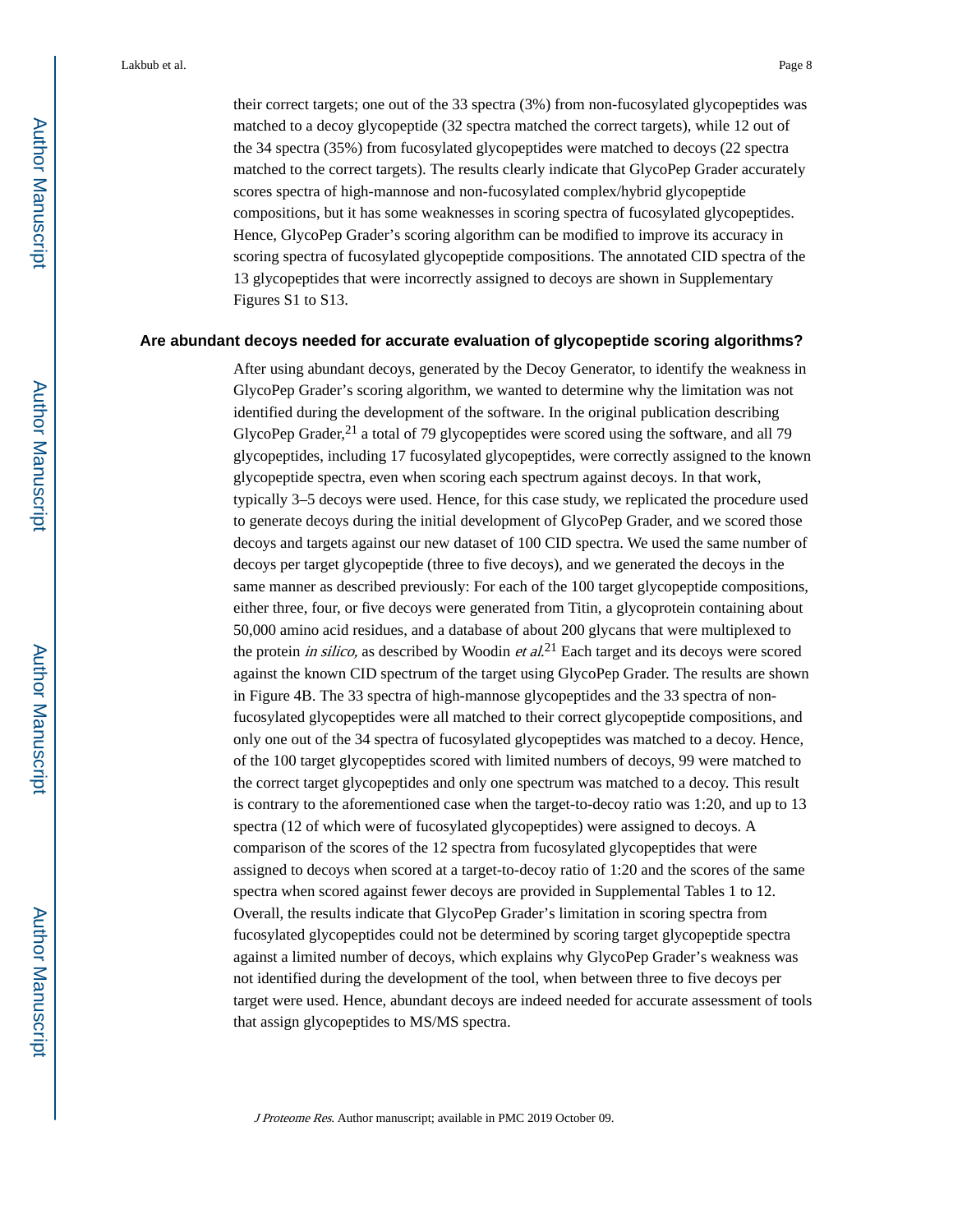Given the above results, it is imperative for software developers to use large numbers of decoys to test their scoring algorithms during the development of software designed to match glycopeptides to MS/MS data. By so doing, the probability of decoy matches increases, and when decoys outscore glycopeptide candidates that are known to be correct, software developers can easily make changes to improve the scoring algorithm. Similarly, end-users of glycopeptide software can assess the quality of the output from various tools by testing them against large spectral libraries of known glycopeptide compositions and large numbers of decoys per target glycopeptide. However, generating a large spectral library is time consuming. Hence, the peak lists of all 100 spectra used in this study have been provided in the supplementary information.

#### **CONCLUSION**

To simplify the task of building effective glycopeptide software, we developed two new tools, Glycopeptide Decoy Generator (GDG) and an expert-assigned dataset of 100 CID spectra. GDG rapidly generates glycopeptide decoys *de novo*, and these decoys can be used to assess the quality of tools that assign glycopeptides to CID data. As a secondary contribution, we provide herein peak lists for 100 validated CID spectra that can be used to test any existing software tool or any new tool under development. Using large numbers of decoys generated by our newly developed tool, and our set of 100 validated CID spectra, we evaluated the accuracy of existing software that assigns glycopeptides to CID data. We demonstrate that limitations in the scoring algorithm of the software can be identified when testing it against large sets of decoys, and these limitations could not be identified when only a few decoys were scored.

Our tool is the first software that automatically generates abundant decoys on demand for the assessment of algorithms that assign glycopeptides to CID spectra. The approach for decoy generation is simple; it can be used as-is, or the software can be easily incorporated into other bioinformatics tools designed to match glycopeptides to CID data. The software can be downloaded at<http://glycopro.chem.ku.edu/GPJ.jar>

## **Supplementary Material**

Refer to Web version on PubMed Central for supplementary material.

### **AKNOWLEDGMENT**

The authors acknowledge funding from the National Institutes of Health, grant R01GM103547 to HD.

## **REFERENCES**

- 1. Boscher C;James WD; Nabi IR Glycosylation, galectins and cellular signaling. Curr. Opin. Cell Biol. 2011, 23, 383–392. [PubMed: 21616652]
- 2. Haines N;Irvine KD Glycosylation regulates Notch signaling. Nat. Rev. Mol. Cell Biol. 2003, 4, 786–797. [PubMed: 14570055]
- 3. Gallagher P;Henneberry J;Wilson I;Sambrook J;Gething MJ Addition of carbohydrate side chains at novel sites on influenza virus hemagglutinin can modulate the folding, transport, and activity of the molecule. J. Cell. Biol. 1988, 107, 2059–2073. [PubMed: 2461945]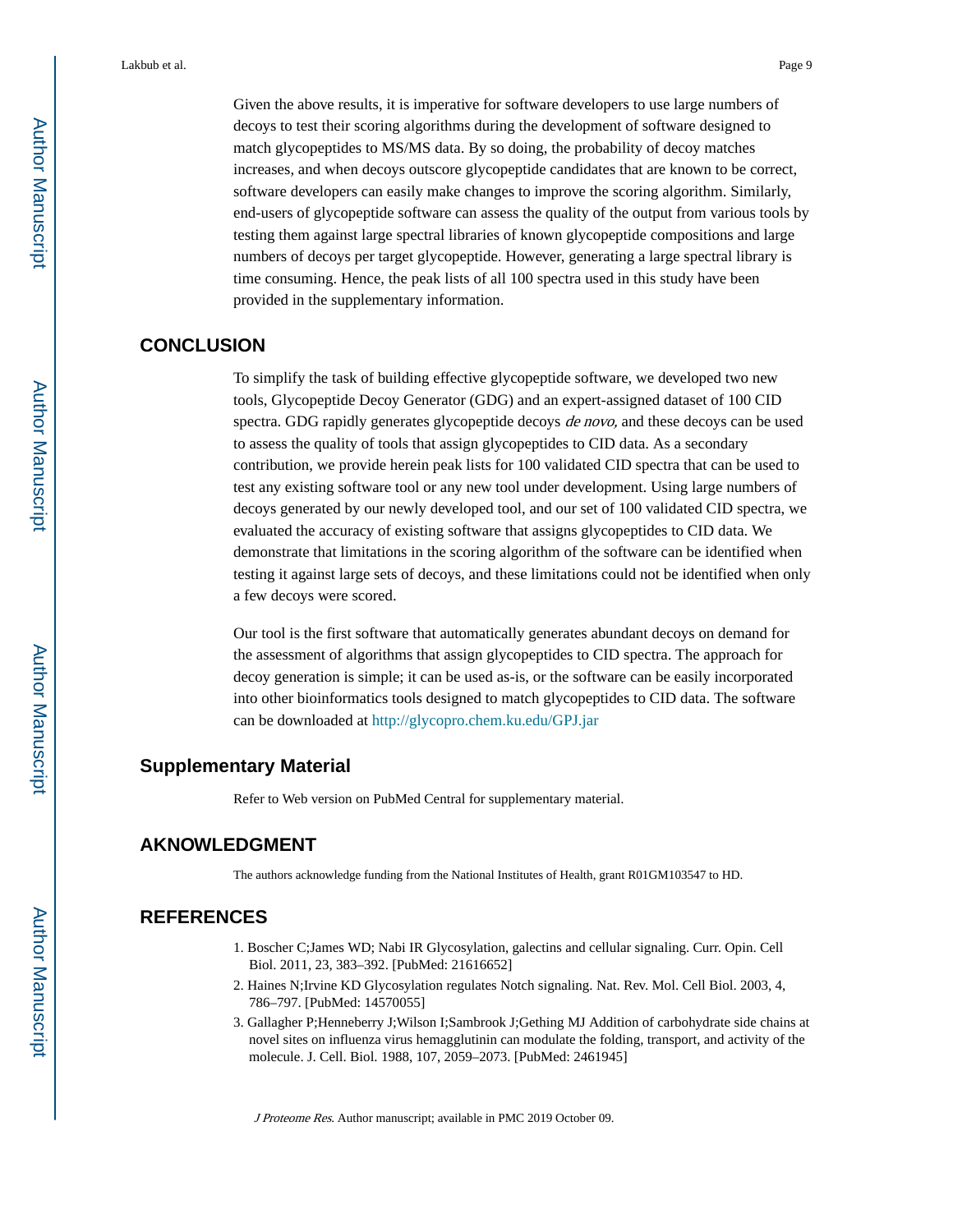- 4. Xu C;Ng DT Glycosylation-directed quality control of protein folding. Nat. Rev. Mol. Cell. Biol. 2015, 16, 742–752 [PubMed: 26465718]
- 5. Helenius A;Aebi M. Intracellular functions of N-linked glycans. Science. 2001, 291, 2364–2369. [PubMed: 11269317]
- 6. Yan L.;Yuan T.;Taha R;Prakash A;Lopez MF; Chan DW Zhang H. Simultaneous analysis of glycosylated and sialylated PSA reveals differential distribution of glycosylated PSA Isoforms in prostate cancer tissues. Anal. Chem. 2011, 83, 240–245. [PubMed: 21141837]
- 7. Peracaula R;Tabarés G;Royle L;Harvey DJ; Dwek RA; Rudd PM; De Llorens R. Altered glycosylation pattern allows the distinction between prostate-specific antigen (PSA) from normal and tumor origins. Glycobiology. 2003, 13, 457–470. [PubMed: 12626390]
- 8. Jefferis R. Recombinant antibody therapeutics: the impact of glycosylation on mechanisms of action. Trends Pharmacol. Sci. 2009, 30, 356–362. [PubMed: 19552968]
- 9. Liu L. Antibody glycosylation and its impact on the pharmacokinetics and pharmacodynamics of monoclonal antibodies and Fc-fusion proteins. J. Pharm. Sci. 2015, 104, 1866–1884. [PubMed: 25872915]
- 10. Chung CH; Mirakhur B;Chan E;Le QT; Berlin J;Morse M;Murphy BA; Satinover SM; Hosen J;Mauro D;Slebos RJ; Zhou Q;Gold D;Hatley T;Hicklin DJ; Platts-Mills T. Cetuximab-induced anaphylaxis and IgE specific for galactose-alpha-1,3-galactose. N. Engl. J. Med. 2008, 358, 1109– 1117. [PubMed: 18337601]
- 11. Solá RJ; Griebenow K. Effects of glycosylation on the stability of protein pharmaceuticals. J. Pharm. Sci. 2009, 98, 1223–1245. [PubMed: 18661536]
- 12. Leymarie N;Zaia J. Effective use of mass spectrometry for glycan and glycopeptide structural analysis. Anal Chem. 2012, 84, 3040–3048 [PubMed: 22360375]
- 13. Morelle W;Michalski JC Analysis of protein glycosylation by mass spectrometry. Nat. Protoc. 2007, 2, 1585–1602. [PubMed: 17585300]
- 14. Aich U;Lakbub J;Liu A. State-of-the-art technologies for rapid and high-throughput sample Preparation and analysis of N-glycans from antibodies. Electrophoresis. 2016, 37, 1468–1488. [PubMed: 26829758]
- 15. Dalpathado DS; Desaire H. Glycopeptide analysis by mass spectrometry. Analyst. 2008 133, 731– 738. [PubMed: 18493671]
- 16. Zhu Z;Desaire H. Carbohydrates on proteins: site-specific glycosylation analysis by mass spectrometry. Annu. Rev. Anal. Chem. 2015, 8, 463–483.
- 17. Chen-Chun C;Su Wan-Chih.; Huang Bao-Yu.; Chen Yu-Ju.; Tai Hwan-Ching.; Obena R. Interaction modes and approaches to glycopeptide and glycoprotein enrichment. Analyst. 2014, 139, 688–704. [PubMed: 24336240]
- 18. Bodnar E;Perreault H. Qualitative and quantitative assessment on the use of magnetic nanoparticles for glycopeptide enrichment. Anal. Chem. 2013, 85, 10895–10903. [PubMed: 24111716]
- 19. Froehlich JW; Dodds ED; Wilhelm M;Serang O;Steen JA; Lee RS A classifier based on accurate mass measurements to aid large scale, unbiased glycoproteomics. Mol. Cell Proteomics. 2013, 12, 1017–1025. [PubMed: 23438733]
- 20. Hu W;Su X;Zhu Z;Go EP; Desaire H. GlycoPep MassList: software to generate massive inclusion lists for glycopeptide analyses. Anal. Bioanal. Chem. 2017, 409, 561–570. [PubMed: 27614974]
- 21. Woodin CL; Hua D;Maxon M;Rebecchi KR; Go EP; Desaire H. GlycoPep grader: a web-based utility for assigning the composition of N-linked glycopeptides. Anal. Chem. 2012, 84, 4821– 4829. [PubMed: 22540370]
- 22. Chandler KB; Pompach P;Goldman R;Edwards N. Exploring site-specific N-glycosylation microheterogeneity of haptoglobin using glycopeptide CID tandem mass spectra and glycan database search. J. Proteome Res. 2013, 12, 3652–3666. [PubMed: 23829323]
- 23. Lynn KS; Chen CC; Lih TM; Cheng CW; Su WC; Chang CH; Cheng CY; Hsu WL; Chen YJ; Sung TY MAGIC: an automated N-linked glycoprotein identification tool using a Y1-ion pattern matching algorithm and in silico MS² approach. Anal Chem. 2015, 87, 2466–2473. [PubMed: 25629585]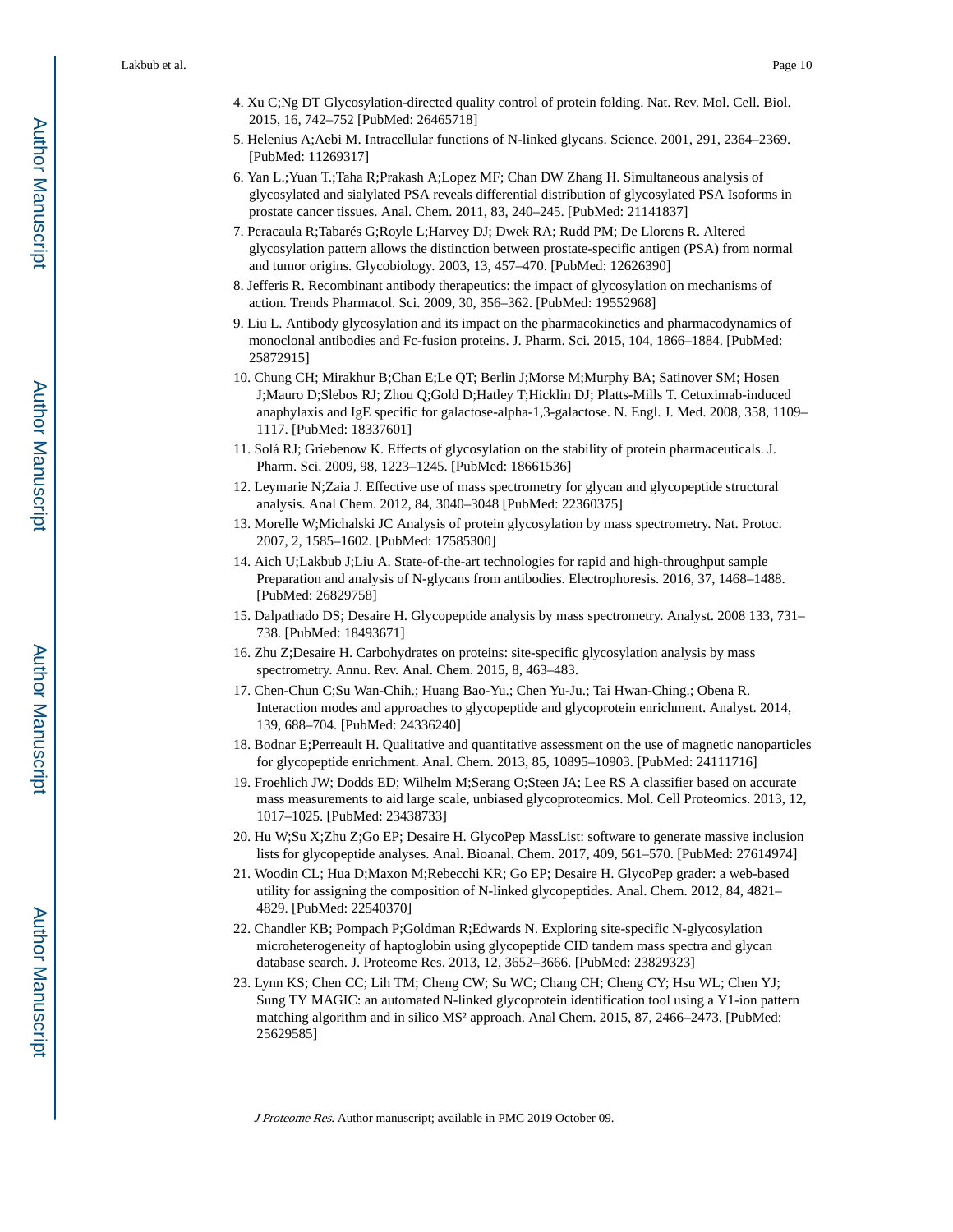- 24. Toghi ES; Shah P;Yang W;Li X;Zhang H. GPQuest: A spectral library matching algorithm for sitespecific assignment of tandem mass spectra to intact N-glycopeptides. Anal Chem. 2015, 87, 5181–5188. [PubMed: 25945896]
- 25. Zeng WF; Liu MQ; Zhang Y;Wu JQ; Fang P;Peng C;Nie A;Yan G;Cao W;Liu C;Chi H;Sun RX; Wong CC; He SM; Yang P. pGlyco: A pipeline for the identification of intact N-glycopeptides by using HCD-and CID-MS/MS and MS3. Sci. Rep. 2016, 6, 25102.
- 26. Zhu Z;Hua D;Clark DF; Go EP; Desaire H. GlycoPep Detector: A tool for assigning mass spectrometry data of N-linked glycopeptides on the basis of their electron transfer dissociation spectra. Anal. Chem. 2013, 85, 5023–5032. [PubMed: 23510108]
- 27. Zhu Z;Su X;Go EP; Desaire H. New glycoproteomics software, GlycoPep Evaluator, generates decoy glycopeptides de novo and enables accurate false discovery rate analysis for small data sets. Anal. Chem. 2014, 86, 9212–9219. [PubMed: 25137014]
- 28. Mayampurath A;Yu CY; Song E;Balan J;Mechref Y;Tang H. Computational framework for identification of intact glycopeptides in complex samples. Anal. Chem. 2014, 86, 453–463. [PubMed: 24279413]
- 29. He L;Xin L;Shan B;Lajoie GA; Ma B. GlycoMaster DB: Software to assist the automated identification of N-linked glycopeptides by tandem mass spectrometry. J. Proteome Res. 2014, 13, 3881–3895. [PubMed: 25113421]
- 30. Hu H;Khatri K;Zaia J;Algorithms and design strategies towards automated glycoproteomics analysis. Mass Spectrom. Rev. 2016, 1 4.
- 31. Woodin CL; Maxon M;Desaire H. Software for automated interpretation of mass spectrometry data from glycans and glycopeptides. Analyst. 2013, 138, 2793–2803. [PubMed: 23293784]
- 32. Hu H;Khatri K;Klein J;Leymarie N;Zaia J. A review of methods for interpretation of glycopeptide tandem mass spectral data. Glycoconj. J. 2016, 33, 285–296. [PubMed: 26612686]
- 33. Wuhrer M;Stam JC; Van de Geijn FE; Koeleman CA; Verrips CT; Dolhain RJ; Hokke CH; Deelder AM Glycosylation profiling of immunoglobulin G (IgG) subclasses from human serum. Proteomics. 2007, 7, 4070–4081. [PubMed: 17994628]
- 34. Alley WR; Mechref Y;Novotny MV Characterization of glycopeptides by combining collisioninduced dissociation and electron-transfer dissociation mass spectrometry data. Rapid Commun. Mass Spectrom. 2009, 2, 161–170.
- 35. Brown KJ; Vanderver A;Hoffman EP; Schiffmann R;Hathout Y. Characterization of transferrin glycopeptide structures in human cerebrospinal fluid. Int. J. Mass Spectrom. 2012, 312, 97–106. [PubMed: 22408387]
- 36. Go EP; Chang Q;Liao HX; Sutherland LL; Alam SM; Haynes BF; Desaire H. Glycosylation sitespecific analysis of clade C HIV-1 envelope proteins. J. Proteome Res. 2009, 8, 4231–4242. [PubMed: 19610667]
- 37. Liu X;McNally DJ; Nothaft H;Szymanski CM; Brisson JR; Li J. Mass spectrometry-based glycomics strategy for exploring N-linked glycosylation in eukaryotes and bacteria. Anal. Chem. 2006, 78, 6081–6087. [PubMed: 16944887]
- 38. Go EP; Herschhorn A.;, Gu C;Castillo-Menendez L;Zhang S;Mao Y;Chen H;Ding H;Wakefield JK; Hua D;Liao HX; Kappes JC; Sodroski J;Desaire H. Comparative analysis of the glycosylation profiles of membrane-anchored HIV-1 envelope glycoprotein trimers and soluble gp140. J. Virol. 2015, 89, 8245–8257. [PubMed: 26018173]
- 39. Domon B;Costello CE A systematic nomenclature for carbohydrate fragmentations in FAB-MS/MS spectra of glycoconjugates. Glyucoconjugate J. 1988, 5, 397–409.
- 40. Jiang H;Desaire H;Butnev VY; Bousfield GR Glycoprotein profiling by electrospray mass spectrometry. J. Am. Soc. Mass Spectrom. 2004, 15, 750–758. [PubMed: 15121204]
- 41. Go EP; Rebecchi KR; Dalpathado DS; Bandu ML; Zhang Y;Desaire H. GlycoPep DB: a tool for glycopeptide analysis using a "smart search". Anal. Chem. 2007, 79, 1708–1713. [PubMed: 17297977]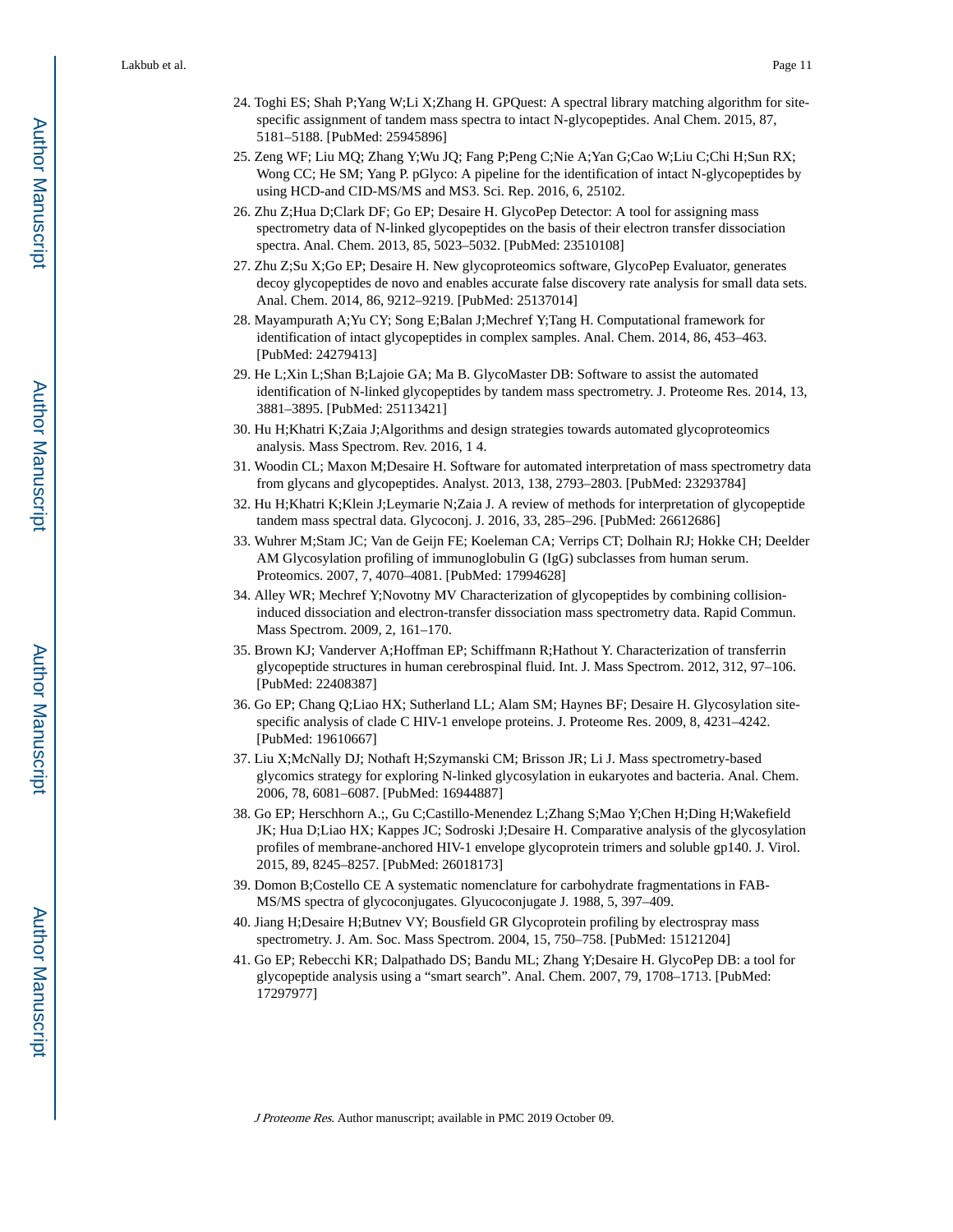| <b>Experimental Data</b> |              |            |            |                              |  |
|--------------------------|--------------|------------|------------|------------------------------|--|
| Precursor m/z            | 1419.0663    |            |            |                              |  |
| Precursor Charge State   | 2            |            |            |                              |  |
| <b>Decoy Options</b>     |              |            |            |                              |  |
|                          | $\mathbf{I}$ | $\rm{II}$  | III        | Total Num of Decoys 20       |  |
| Num from Each Category 3 |              | $\sqrt{3}$ | $\sqrt{3}$ | Mass/Charge Tolerance 20     |  |
| <b>Candidates</b>        |              |            |            |                              |  |
|                          | Peptides     |            |            | Glycans                      |  |
|                          |              |            |            |                              |  |
|                          |              |            |            |                              |  |
|                          |              |            |            | Generate Decoy Glycopeptides |  |
|                          |              |            |            |                              |  |
| <b>Input tips</b>        |              |            |            |                              |  |

| <b>Input Data</b> | Β<br><b>Result</b>                                |                  |
|-------------------|---------------------------------------------------|------------------|
| Info              | Glycopeptide                                      | Monoisotopic m/z |
| target1           | EEQYNSTYR+[Hex]3[HexNAc]5[Fuc]1                   | 1419 0663        |
| decoy             | Peptide (1334.5734)+[Hex]3[HexNAc]5               | 1419.0717        |
| decoy             | Peptide (1131.4316)+[Hex]3[HexNAc]6               | 1419.0405        |
| decoy             | Peptide (485.2852)+(Hex)5(HexNAc)4(NeuNAc)2(Fuc)1 | 1419.065         |
| decoy             | Peptide (661.2745)+[Hex]5[HexNAc]6[Fuc]1          | 1419.0437        |
| decoy             | Peptide (834.3829)+[Hex]5[HexNAc]3[NeuNAc]2       | 1419.0453        |
| decoy             | Peptide (938.4758)+[Hex]4[HexNAc]4[NeuNAc]1[Fuc]1 | 1419.0862        |
| decoy             | Peptide (1594.6456)+(Hex)3(HexNAc)3(Fuc)1         | 1419.0573        |
| decoy             | Peptide (1959.7656)+[Hex]2]HexNAc]2[Fuc]1         | 1419.0513        |
| decoy             | Peptide (1133.5523)+[Hex]8[HexNAc]2               | 1419.0741        |
| decov             | Peptide (280.2338)+[Hex]7[HexNAc]7                | 1419.0869        |
| decoy             | Peptide (1416.5875)+[Hex]5[HexNAc]3               | 1419.0521        |
| decoy             | Peptide (340.2967)+[Hex]5[HexNAc]4[NeuNAc]3       | 1419.0895        |
| decoy             | Peptide (266.1611)+[Hex]6[HexNAc]5[NeuNAc]2       | 1419.0402        |
| decoy             | Peptide (395.29485)+[Hex]7[HexNAc]5[NeuNAc]1      | 1419.0857        |
| decoy             | Peptide (1943.842)+[Hex]3[HexNAc]2                | 1419.0869        |
| decoy             | Peptide (499.2631)+[Hex]6[HexNAc]6[Fuc]1          | 1419.0644        |
| decoy             | Peptide (1781.7508)+[Hex]4[HexNAc]2               | 1419.0677        |
| decoy             | Peptide (1797.7531)+[Hex]3[HexNAc]2[Fuc]1         | 1419.0714        |
| decoy             | Peptide (1619.6457)+[Hex]5[HexNAc]2               | 1419.0415        |
| decoy             | Peptide (1457.6558)+ [Hex]6[HexNAc]2              | 1419.073         |
|                   |                                                   |                  |
|                   |                                                   |                  |

#### **Figure 1.**

Graphical user interface of Glycopeptide Decoy Generator showing (A) the "Input Data" menu and parameters to generate 20 decoys for a target glycopeptide; and (B) the "Result" menu showing 20 decoys generated for the target glycopeptide in A.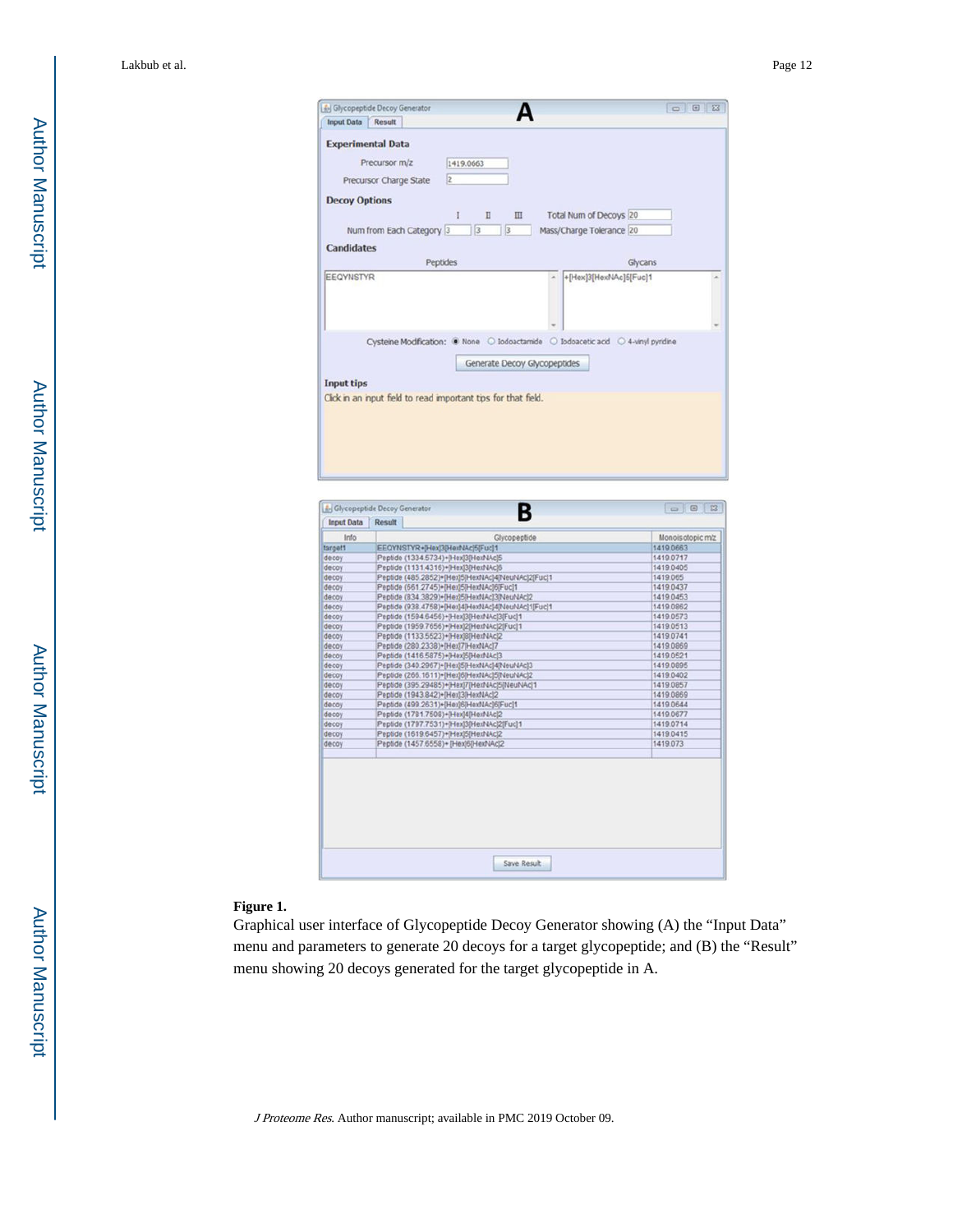

#### **Figure 2.**

Schematic representation of the decoy generation approach used by GDG. Decoys are generated via two main steps: First, a glycan is randomly selected from a pool of about 300 biologically relevant N-linked glycans separated in three categories (see text); and second, an arbitrary mass, representing the decoy's peptide portion, is added to the glycan so that the total mass of the decoy is within a user-specified mass tolerance from the target glycopeptide mass.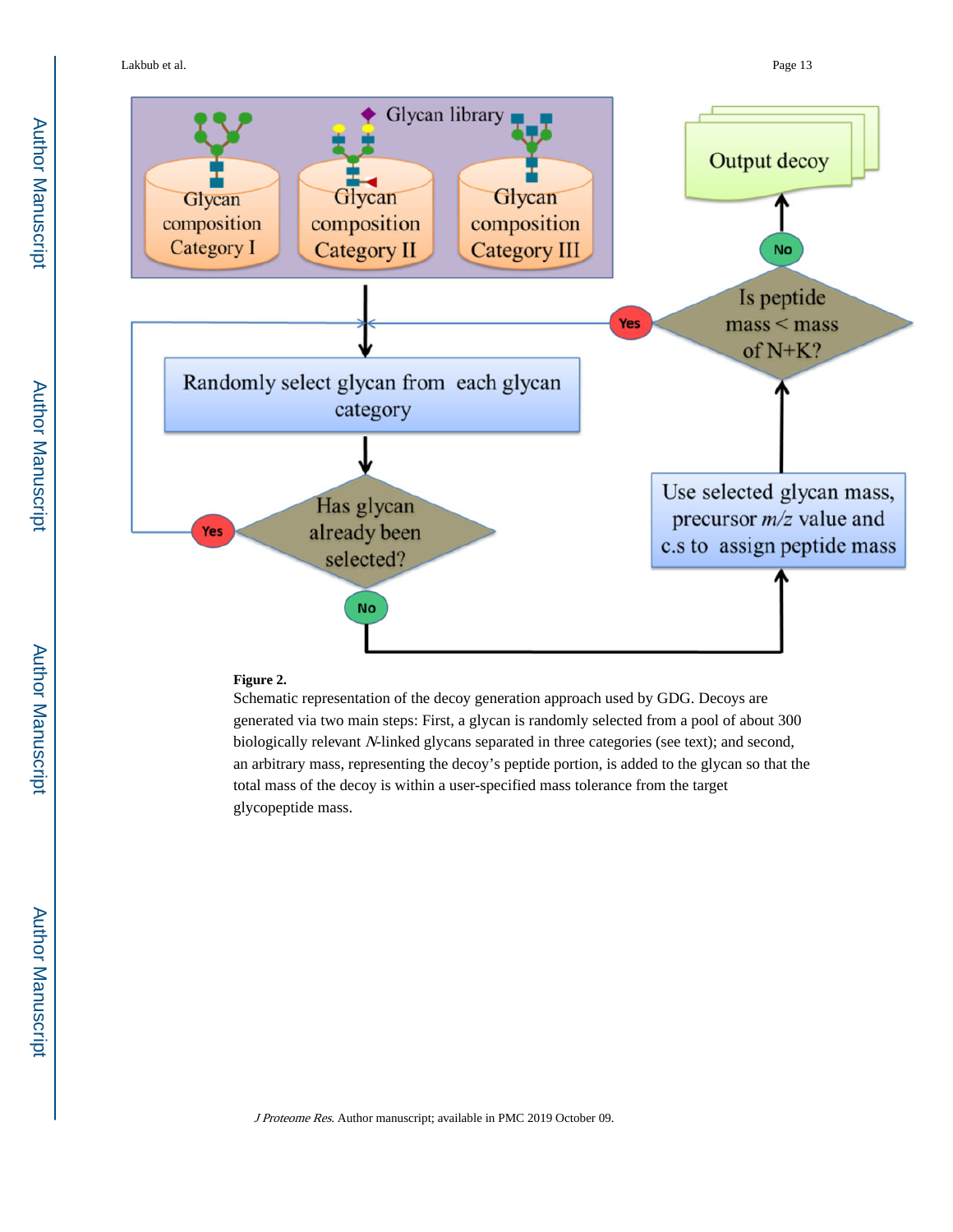Lakbub et al. Page 14



#### **Figure 3.**

Representative CID spectrum showing the assignment of an IgG1glycopeptide (shown in figure). Glycosidic cleavages of the glycan portion and glycan oxonium ions are observed. The  $Y_1$  product ion and neutral monosaccharide losses from the potential glycopeptide candidate (at  $m/z$  1419.1) were used to confirm the assignment. The 100 spectra in the "Glycopeptide Spectral Library" were assigned to their correct glycopeptide compositions in the same way. The blue squares, green circles and red triangles denote Nacetylhexoseamine, hexose, and fucose monosaccharide residues, respectively.